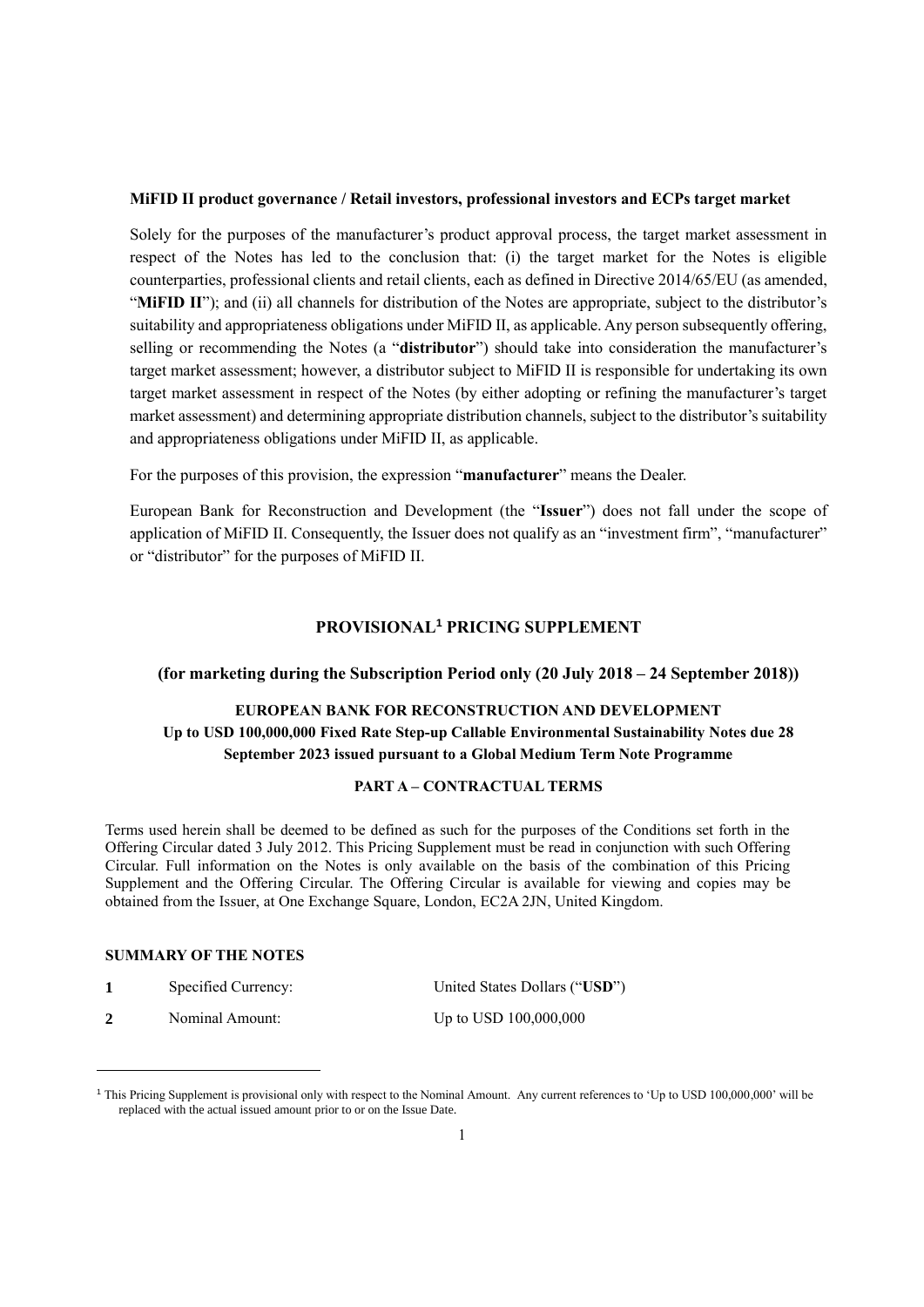| 3                | Type of Note:                 | <b>Fixed Rate</b>                      |
|------------------|-------------------------------|----------------------------------------|
| $\boldsymbol{4}$ | Issue Date:                   | 28 September 2018                      |
| 5                | <b>Issue Price:</b>           | 100.00 per cent. of the Nominal Amount |
| 6                | Maturity Date:                | 28 September 2023                      |
| 7                | Fungible with existing Notes: | No                                     |

# **FORM OF THE NOTES**

| 8                        |     | Form of Note:                                                              | Bearer                                                                                                                                                                                                                                             |
|--------------------------|-----|----------------------------------------------------------------------------|----------------------------------------------------------------------------------------------------------------------------------------------------------------------------------------------------------------------------------------------------|
| 9                        |     | New Global Note:                                                           | No                                                                                                                                                                                                                                                 |
| 10                       |     | (a) Specified Denomination(s):                                             | <b>USD 1,000</b>                                                                                                                                                                                                                                   |
| 11                       |     | <b>Exchange of Bearer Notes:</b>                                           | Temporary Global Note exchangeable for permanent<br>Global Note on certification as to non-US beneficial<br>ownership on or after 40 days after the Issue Date and<br>thereafter permanent Global Note exchangeable only<br>upon an Exchange Event |
| 12                       | (a) | Talons for future Coupons to be<br>attached to definitive Bearer<br>Notes: | N <sub>0</sub>                                                                                                                                                                                                                                     |
|                          | (b) | $Date(s)$ on which the Talons<br>mature:                                   | Not applicable                                                                                                                                                                                                                                     |
| 13                       | (a) | Depositary for and registered<br>holder of Registered Global<br>Note:      | Not applicable                                                                                                                                                                                                                                     |
|                          | (b) | Exchange of Registered Global<br>Note:                                     | Not applicable                                                                                                                                                                                                                                     |
|                          |     | PROVISIONS RELATING TO INITIAL PAYMENT                                     |                                                                                                                                                                                                                                                    |
| 14                       |     | Partly Paid Notes:                                                         | N <sub>0</sub>                                                                                                                                                                                                                                     |
|                          |     | PROVISIONS RELATING TO INTEREST                                            |                                                                                                                                                                                                                                                    |
| 15                       |     | Interest Commencement Date:                                                | <b>Issue Date</b>                                                                                                                                                                                                                                  |
| <b>Fixed Rate Notes:</b> |     |                                                                            |                                                                                                                                                                                                                                                    |

**16** (a) Fixed Rate(s) of Interest: The Fixed Rates of Interest per annum, payable annually, on each Fixed Interest Date are shown in the table below: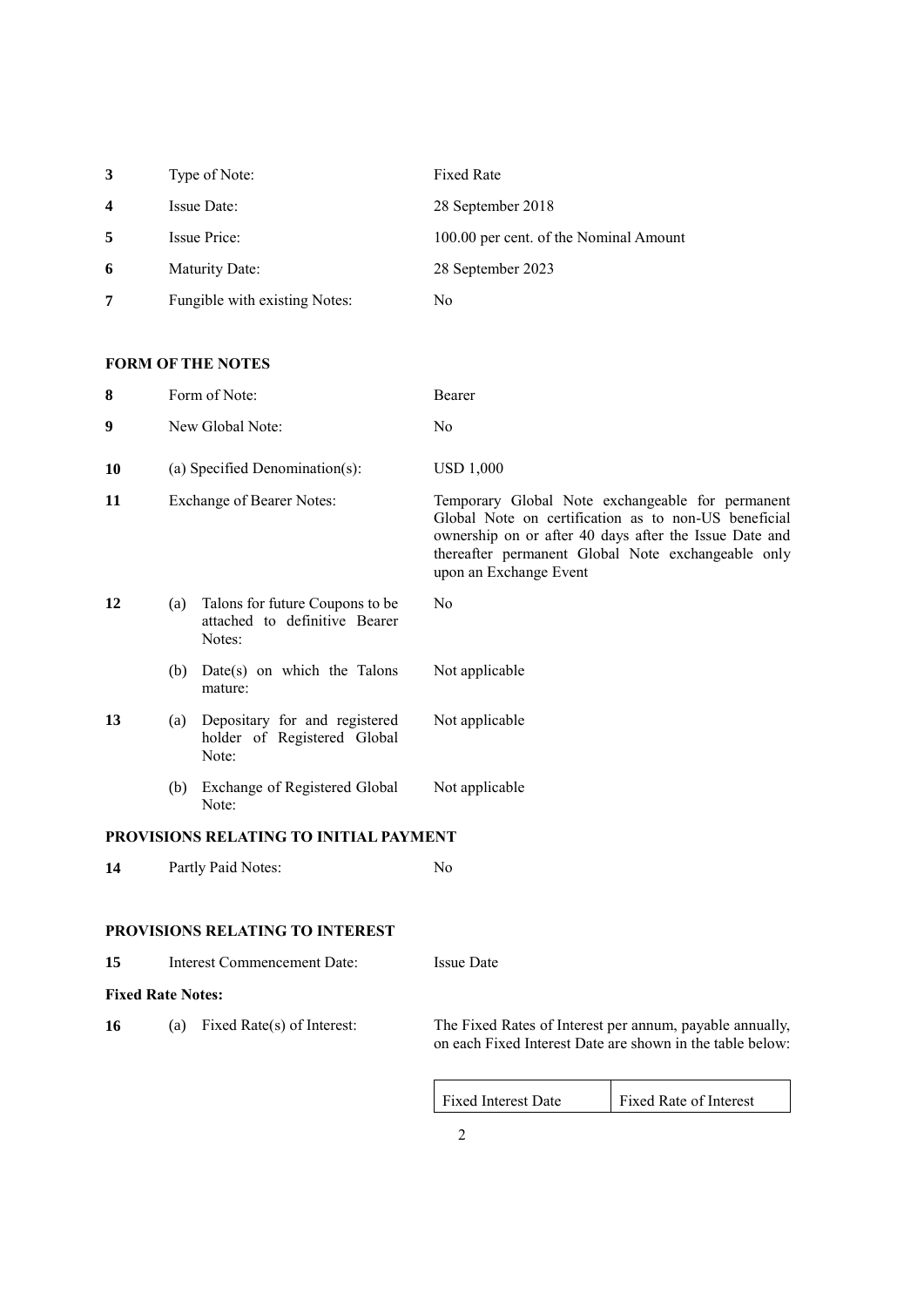| 28 September 2019 | $1.75$ per cent. |
|-------------------|------------------|
| 28 September 2020 | 1.85 per cent.   |
| 28 September 2021 | 1.95 per cent.   |
| 28 September 2022 | $2.05$ per cent. |
| 28 September 2023 | $2.15$ per cent. |

(b) Fixed Interest Date(s): 28 September of each year, from and including 28 September 2019 up to and including the Maturity Date, subject in each case to adjustment in accordance with the Business Day Convention (c) Initial Broken Amount per Specified Denomination: Not applicable (d) Final Broken Amount per Specified Denomination: Not applicable (e) Fixed Day Count Fraction: 30/360 (f) Business Day Convention: Following Business Day (g) Business Day definition if different from that in Condition  $4(a)(iii)$ : Condition 4(a)(iii) applies and for the avoidance of doubt, TARGET shall be the principal financial centre. New York City and London shall be additional business centres (h) Calculation of interest to be adjusted in accordance with Business Day Convention No

## **PROVISIONS REGARDING PAYMENTS/DELIVERIES**

specified above:

| 17 | Definition of "Payment Day" for the<br>purpose of Condition $6(e)$ if different<br>to that set out in Condition 6: | Condition $6(e)$ applies |  |
|----|--------------------------------------------------------------------------------------------------------------------|--------------------------|--|
| 18 | Dual Currency Notes:                                                                                               | Not applicable           |  |
| 19 | Physically Settled Notes:                                                                                          | Not applicable           |  |

#### **PROVISIONS REGARDING REDEMPTION/MATURITY**

| 20 | (a) | Redemption at Issuer's option: | Yes                                                            |
|----|-----|--------------------------------|----------------------------------------------------------------|
|    |     |                                | The Issuer has the right to redeem the Notes (in whole but     |
|    |     |                                | not in part) on an Optional Redemption Date (as defined        |
|    |     |                                | $h$ olove) of 100 novembre of the Monumel Amount $h\nu$ giving |

below) at 100 per cent. of the Nominal Amount, by giving notice to the Agent and the Dealer of such redemption not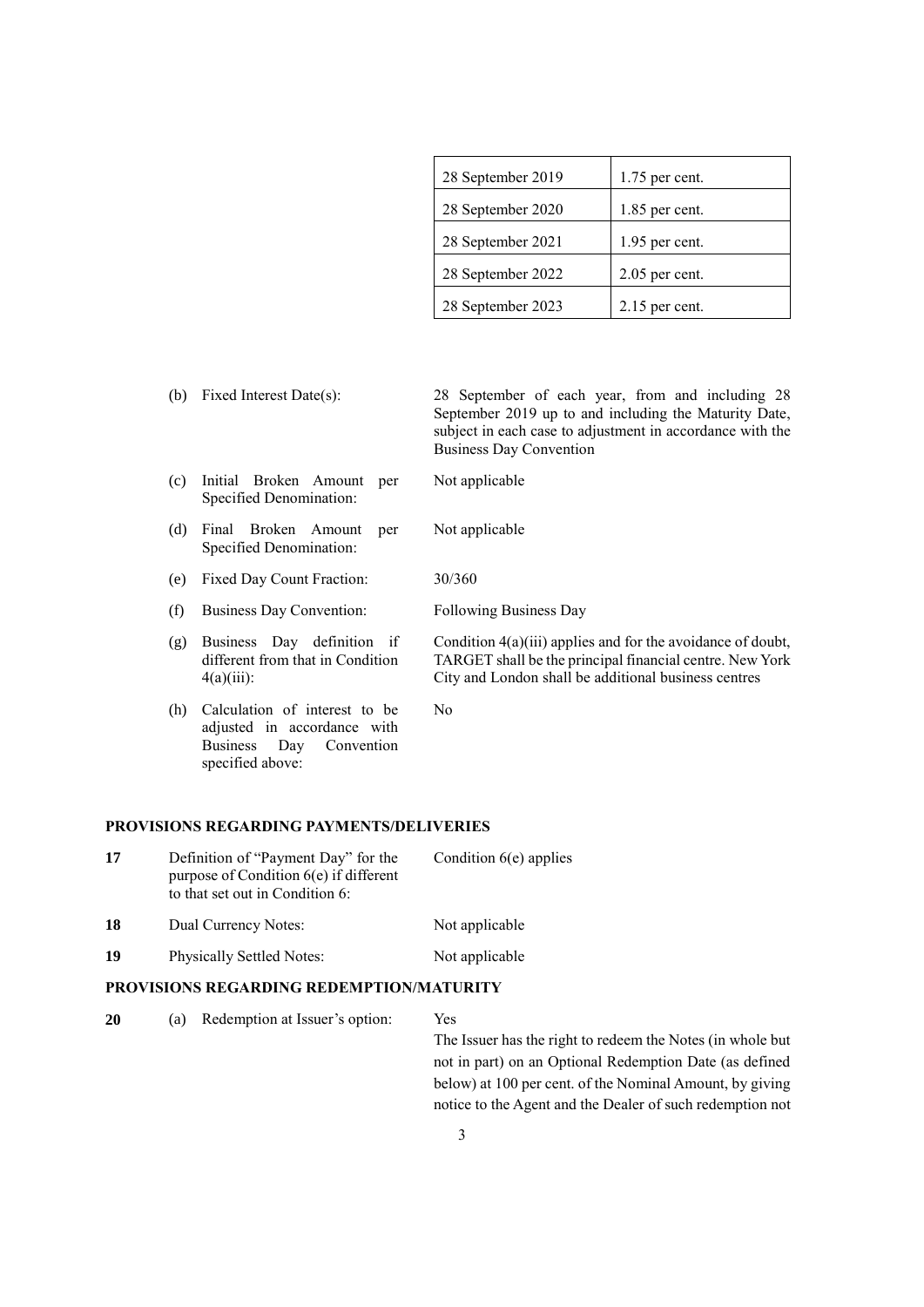less than five (5) Business Days prior to the Optional Redemption Date.

The Agent shall give notice of such redemption to the holders of the Notes as soon as practicable, but in any event not later than two (2) Business Days thereafter, i.e. by giving notice to the holders of the Notes of such redemption not less than three (3) Business Days prior to the Optional Redemption Date, in accordance with Condition 5(b) (except that the timing of such notice as referred to therein shall be amended as set out above).

"**Optional Redemption Date**" means 28 September 2019, 28 September 2020, 28 September 2021 and 28 September 2022, subject to adjustment in accordance with the Following Business Day Convention.

|    | Redemption at noteholder's<br>(b)<br>option:                                                                                     | N <sub>0</sub>                      |
|----|----------------------------------------------------------------------------------------------------------------------------------|-------------------------------------|
| 21 | Final Redemption Amount for<br>(a)<br>each Note:                                                                                 | 100 per cent. of the Nominal Amount |
|    | Final Redemption Amount for<br>(b)<br>each Indexed Note where the<br>Index or Formula applies to the<br>Final Redemption Amount: | Not applicable                      |
| 22 | Instalment Note:                                                                                                                 | Not applicable                      |
| 23 | Early Redemption Amount for each<br>Note payable on an event of default:                                                         | Condition $5(d)$ applies            |

### **DISTRIBUTION, CLEARING AND SETTLEMENT PROVISIONS**

| 24 | Method of distribution:                                                                                | Non-syndicated                                                                                                                                                                                              |
|----|--------------------------------------------------------------------------------------------------------|-------------------------------------------------------------------------------------------------------------------------------------------------------------------------------------------------------------|
| 25 | If Syndicated, names and addresses<br>of Managers or, if Non-Syndicated<br>name and address of Dealer: | Deutsche Bank AG, London Branch<br>Winchester House.<br>1 Great Winchester Street.<br>EC2N 2DB London, United Kingdom                                                                                       |
| 26 | Date of Syndication Agreement:                                                                         | None                                                                                                                                                                                                        |
| 27 | Stabilising Manager(s):                                                                                | None                                                                                                                                                                                                        |
| 28 | Additional selling restrictions:                                                                       | Any offer, sale or delivery of the Notes or distribution of<br>copies of the Offering Circular, this Pricing Supplement<br>or any other document relating to the Notes in the<br>Republic of Italy must be: |

 $\overline{N}$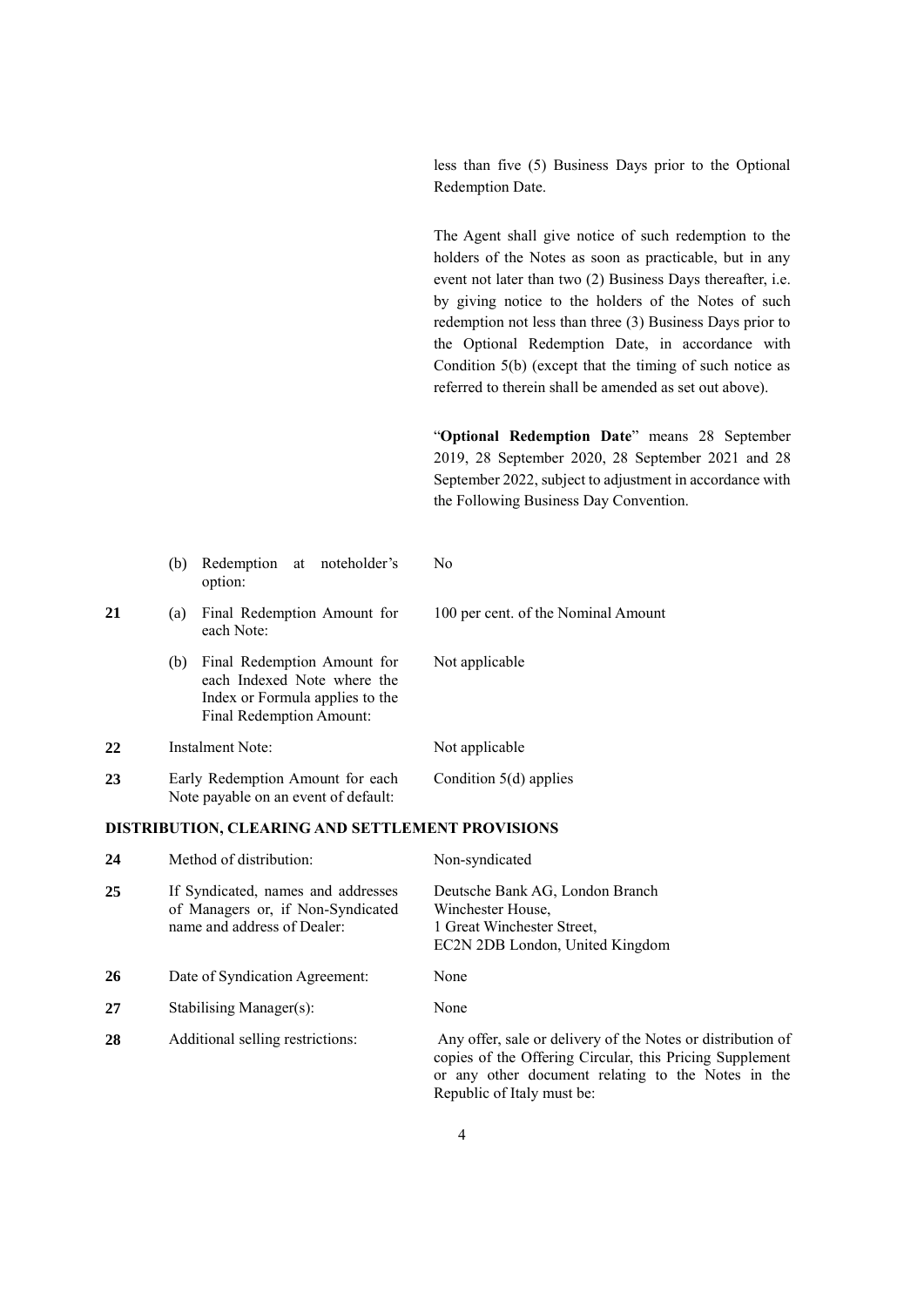- (1) made by an investment firm, bank or financial intermediary permitted to conduct such activities in the Republic of Italy in accordance with the Italian Legislative Decree No. 58 of 24 February 1998 (otherwise known as the *Testo Unico della Finanza*), CONSOB Regulation No. 11971 of 14 May 1999, CONSOB Regulation No. 20307 of 15 February 2018 and Legislative Decree No. 385 of 1 September 1993 (otherwise known as the *Testo Unico Bancario*), in each case as amended from time to time; and
- (2) in compliance with any other applicable laws and regulations or requirement imposed by CONSOB, the Bank of Italy or any other competent authority.

listing and trading on the Multilateral trading facility

(MTF) EuroTLX of EuroTLX SIM S.p.A.

Euroclear and Clearstream, Luxembourg only

- **29** Details of additional/alternative clearing system approved by the Issuer and the Agent:
- **30** Intended to be held in a manner which would allow Eurosystem eligibility:
- **31** Common Code: 185954960

ISIN Code: XS1859549609

- **32** Listing: Application will be made for the Notes to be admitted to
- **33** In the case of Notes denominated in the currency of a country that subsequently adopts the euro in accordance with the Treaty establishing the European Community, as amended by the Treaty on European Union, whether the Notes will include a redenomination clause providing for the redenomination of the Specified Currency in euro (a "Redenomination Clause"), and, if so specified, the wording of the Redenomination Clause in full and any wording in respect of redenominalisation and/or consolidation (provided they are fungible) with other Notes denominated in euro.

Not applicable

No

**34** Total Commissions: Not applicable.

5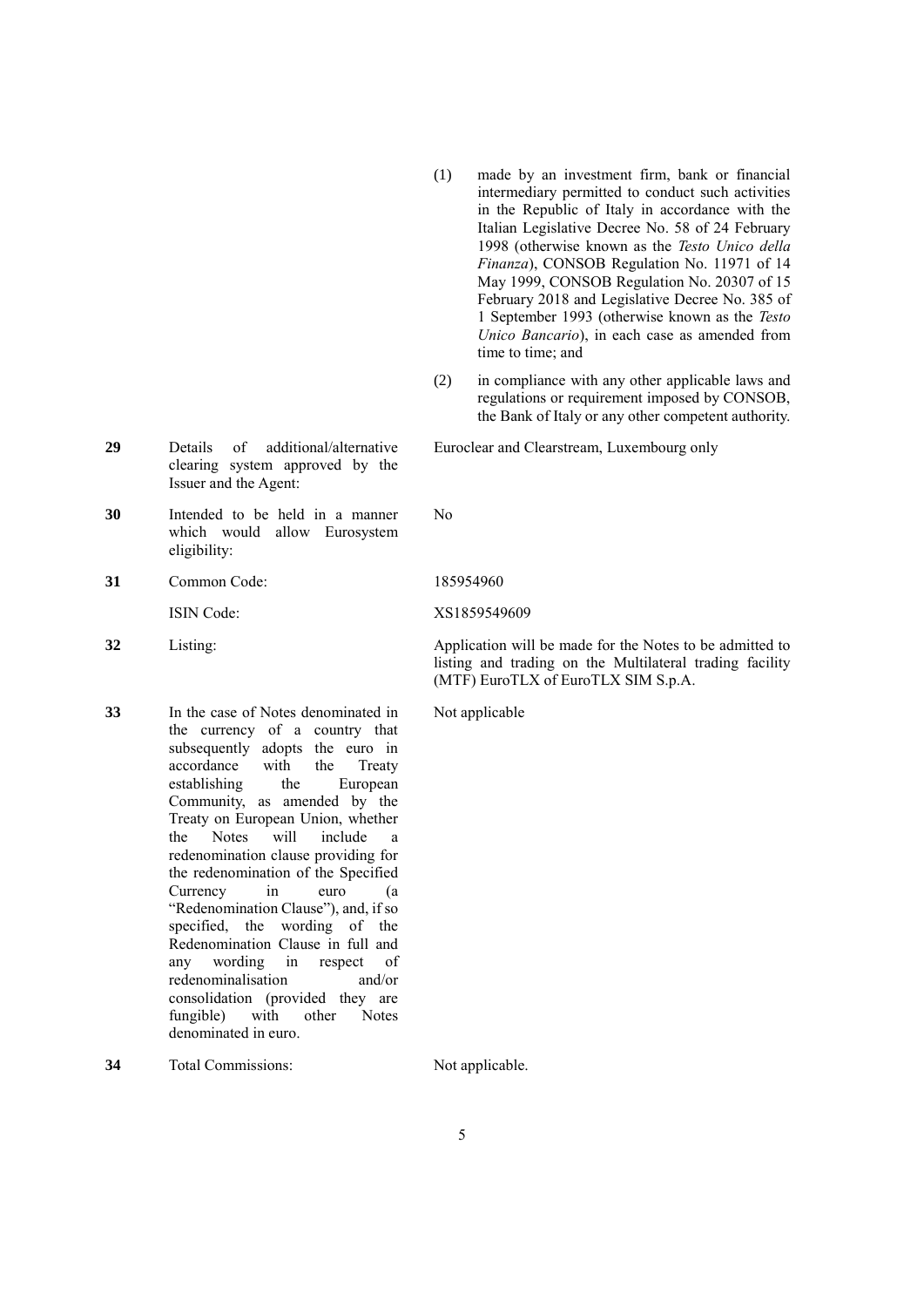**<sup>35</sup>** Additional Information The language set out under the heading "Use of Proceeds" in the Offering Circular shall be replaced for these Notes by the following:

> The proceeds of the Notes issuance will be used towards the Issuer's environmental projects in accordance with and subject to the following provisions:

> An amount equivalent to the net proceeds of the Notes will be allocated within the Issuer's Treasury liquidity pool to a portfolio that is separately monitored by the Issuer. So long as any of these Notes is outstanding, if the overall balance of such portfolio exceeds the overall amount of the Issuer's Green Project Portfolio (as defined below), the remaining balance may only be invested by the Issuer in certificates of deposits, commercial paper, bank deposits, repurchase transactions or other money-market instruments, as determined by the Issuer.

> "Green Project Portfolio" shall mean, as determined by the Issuer, the sum of all loans and equity investments that are funded, in whole or in part, by the Issuer and in respect of which the entire or substantially the entire amount disbursed or invested is directed at, as determined by the Issuer, any of the following areas: energy efficiency, clean energy, water management, waste management, sustainable living, environmental services, and public transport.

> Examples of projects in the Green Project Portfolio include, without limitation, financings of:

- Renewable energy projects, such as
	- photovoltaic installations, and production of photovoltaic cells/modules,
	- Installation of wind turbines.
	- construction of mini-hydro cascades,
	- geothermal and biomass facilities
- Rehabilitation of transmission/distribution facilities to reduce total greenhouse gas ("GHG") emissions
- Modernisation of industrial installations to reduce total GHG emissions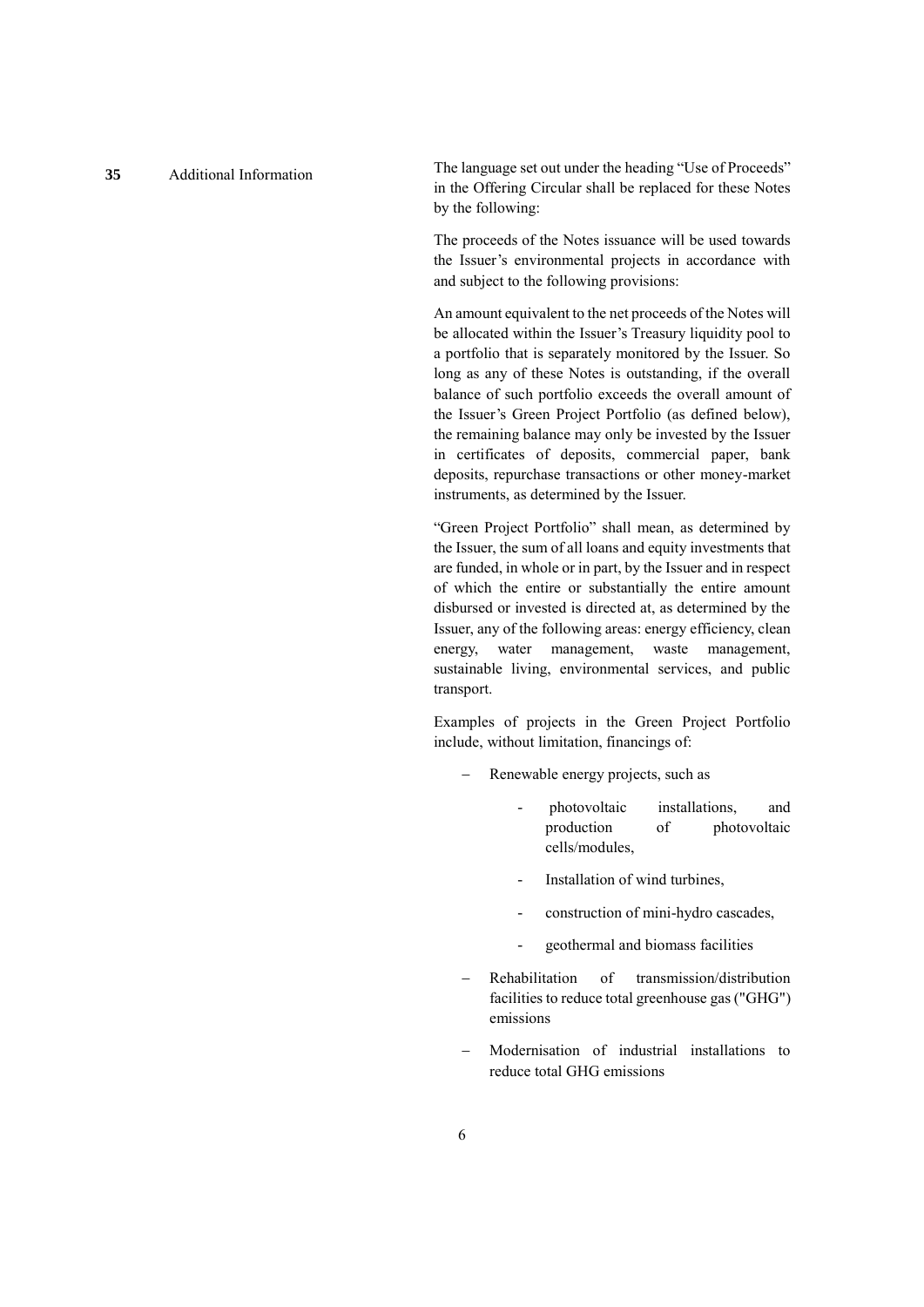- New technologies that result in significant reductions in total GHG emissions, e.g. smart distribution networks
- Greater efficiency in mass transportation, such as investment in fuel-efficiency (fleet replacement) or more energy efficient infrastructure
- Methane capture on waste landfills and waste water treatment plants
- Rehabilitation of municipal water/waste water infrastructure to improve drinking water quality and wastewater treatment and reduce water consumption and waste water discharges
- Improvements to solid waste management (minimisation, collection, recovery, treatment, recycling, storage and disposal)
- Energy efficiency investments in existing buildings (insulation, lighting, heating/cooling systems)
- Investments to improve efficiency of industrial water use
- Sustainable and stress-resilient agriculture, including investments in water-efficient irrigation
- Sustainable forest management, reforestation, watershed management, and the prevention of deforestation and soil erosion

The above examples are illustrative only and no assurance can be provided that investments in projects with these specific characteristics will be made.

This Pricing Supplement comprises the pricing supplement required for issue and admission to trading on the multilateral trading facility (MTF) EuroTLX of EuroTLX SIM S.p.A. of the Notes described herein pursuant to the Euro 35,000,000,000 Global Medium Term Note Programme of European Bank for Reconstruction and Development (as from 28 September 2018 or as soon as practicable thereafter).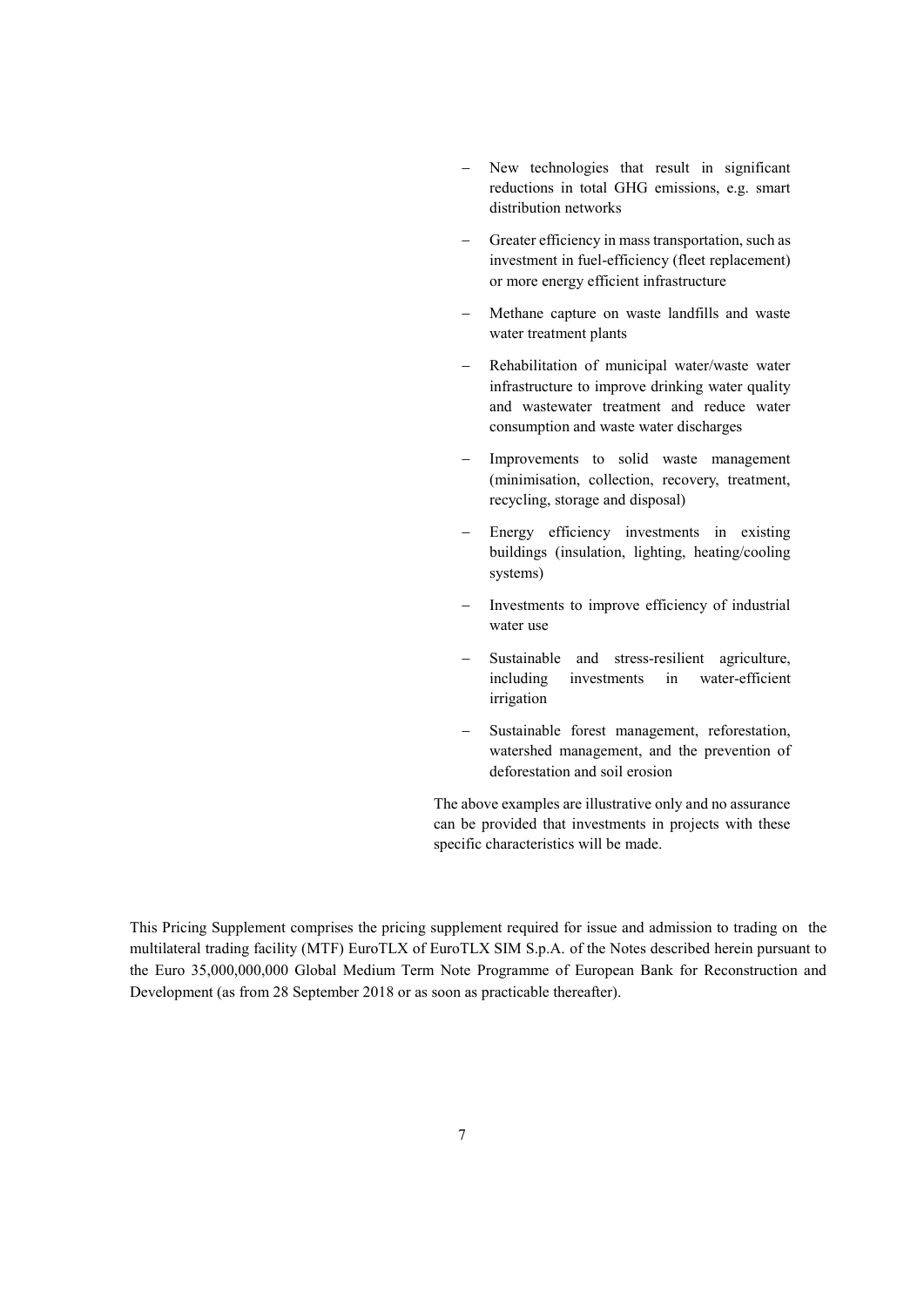# **RESPONSIBILITY**

The Issuer accepts responsibility for the information contained in this Pricing Supplement other than the information contained under the heading "MiFID II product governance / Retail investors, professional investors and ECPs target market".

For and on behalf of

# **EUROPEAN BANK FOR RECONSTRUCTION AND DEVELOPMENT**

By:

Authorised signatory

**CITIBANK, N.A. (as Agent)**

By:

Authorised signatory